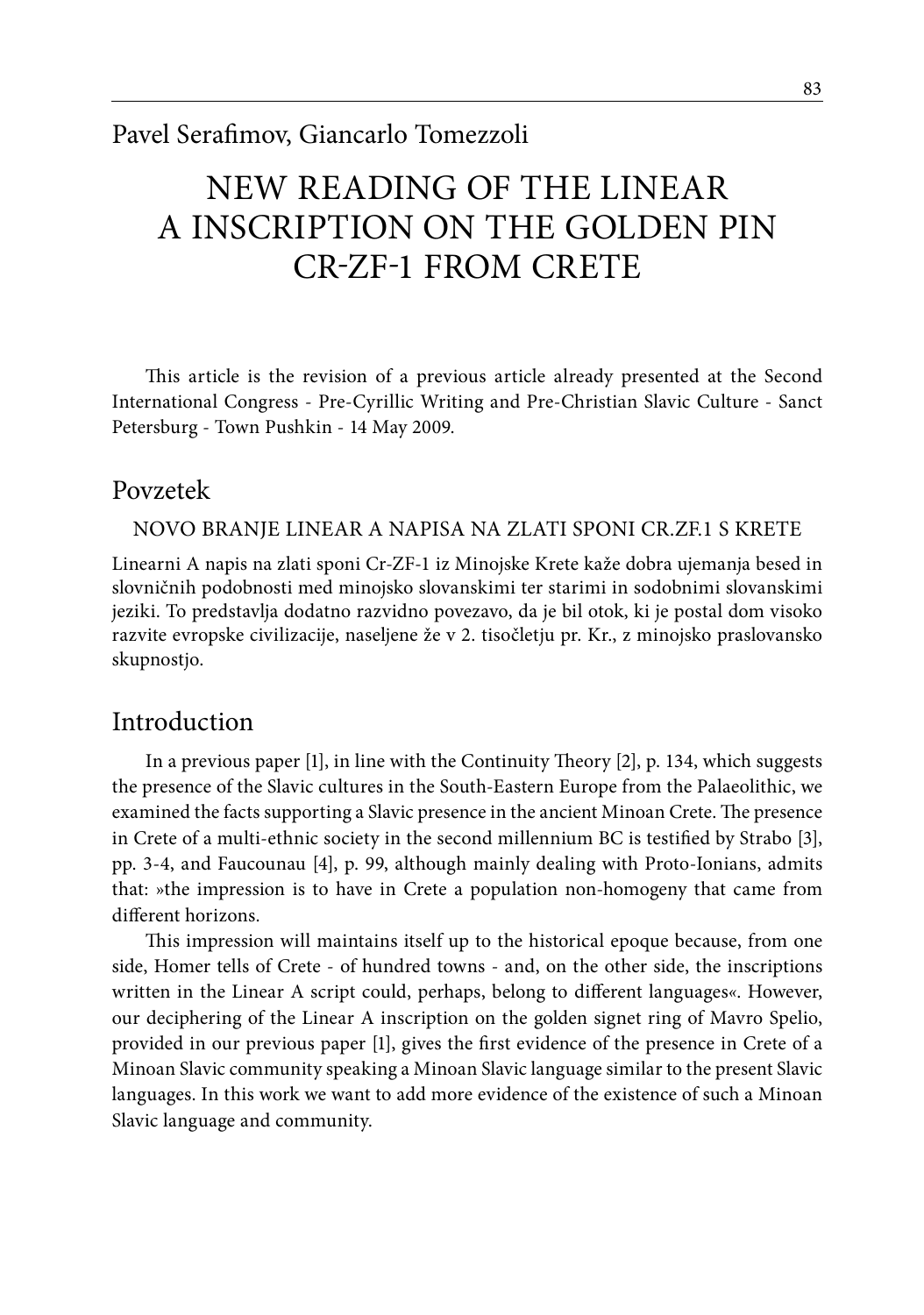# The Artefact

The golden pin Cr-Zf-1 is displayed at the Museum of Hagios Nikolaos in Crete and shown in Fig. 1. The inscription on the pin consists of 18 characters separated by four dots, which provide a subdivision of the inscription in five words shown in Fig. 2. Because the second and fourth characters correspond respectively to the syllables MA and SI, executed in the style of Linear A the inscription can be defined as belonging to the Linear A writing system. This script was in use in the Minoan Crete up to 1450 BC, and judging from the style of the characters, the inscription can be dated aprox. 1700 BC.



*Fig. 2: Inscription on the golden pin Cr-Zf-1*

### Previous spellings and translations.

Younger [5] offered the following spelling of the inscription without trying a translation:

```
A-MA-WA-SI * KA-NI-JA-MI * I-JA * QA-KI-SE-NU-TI * A-TA-DE
```
In our opinion the Younger's reading of  $9<sup>th</sup>$ ,  $11<sup>th</sup>$  and  $13<sup>th</sup>$  characters - see Figs. 3, 4 is not correct. In the matter of fact, the 9<sup>th</sup> character, according to the generally accepted phonetic values of Linear A characters [6], Fig. 5, appears to conform to the character SE instead of character I in Fig. 3, the 11<sup>th</sup> character appears to conform to character ZA instead of character QA in Fig. 4, the 13<sup>th</sup> character appears to conform to character I instead of character SE Fig. 5.



*Fig. 3: 9th character, comparison of Linear A characters*

1: generally accepted Linear A character SE, 2: generally accepted Linear A character I, 3: golden pin 9<sup>th</sup> character conforming to Linear A character SE.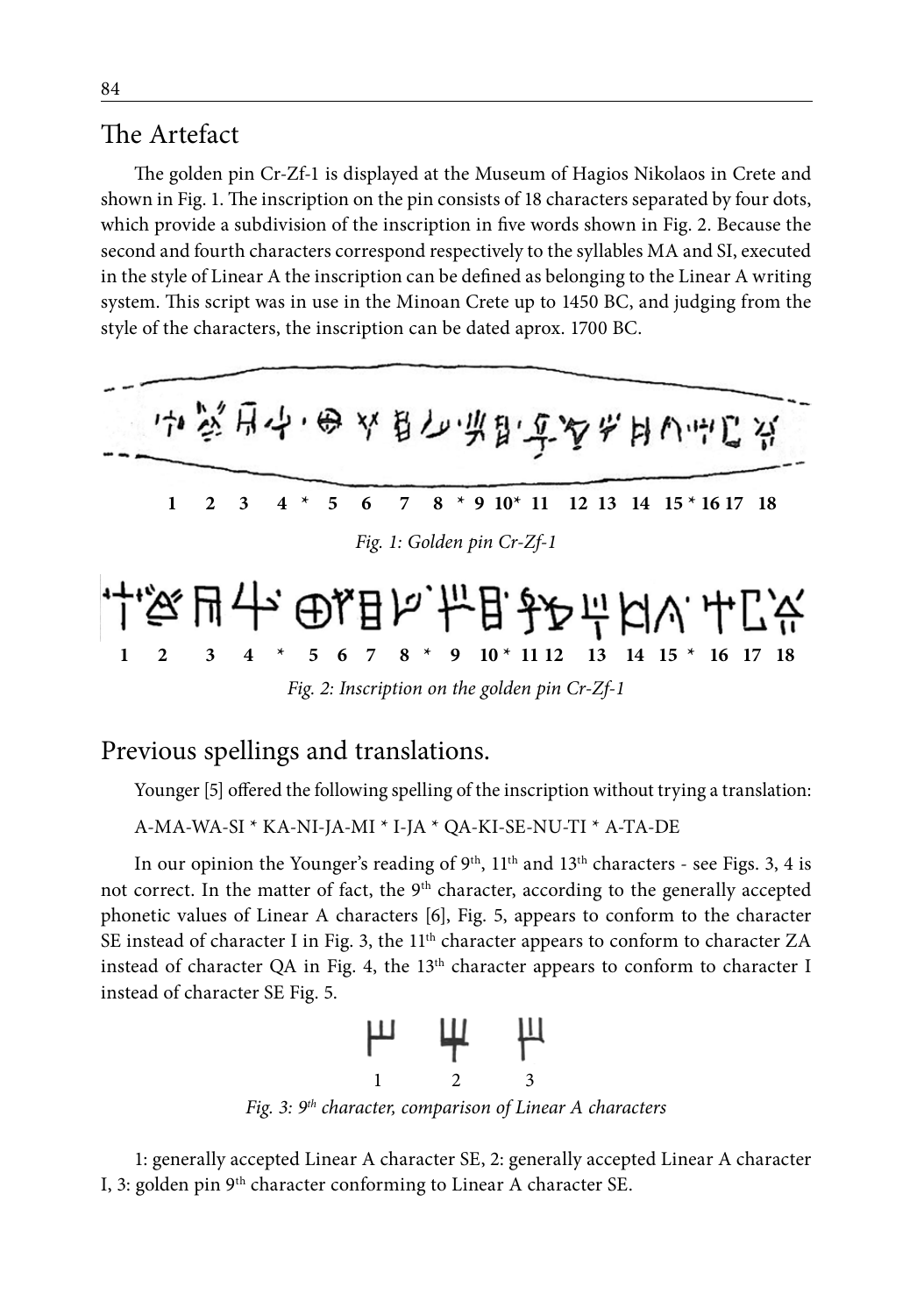

1: generally accepted Linear A character ZA, 2: generally accepted Linear A character QA, 3: golden pin 11th character conforming to Linear A character ZA.



1: generally accepted Linear A character I, 2: generally accepted Linear A character SE, 3: golden pin 13<sup>th</sup> character conforming to Linear A character I.

*Faucounau [7] suggested a slightly different spelling:*

#### **A-MA-WA-NE \* KA-NI- JA-MI \* I-JA\* ZA-KI-SE-NU-TI \* A-TA DE**

He analysed the inscription on the basis of a language called by him Proto-Greek Hurrianoid Language as follows:

**A-MA-WA-NE** - To the (-NE) female harvester (probably the Goddess Demeter), Greek corresponding word *amafw*: to harvest;

**KA-NI-JA-MI** – Kanija-mi a proper name with probable meaning: I am from the reeds country - Canaan, Greek corresponding words *kanna*: reed, *kaneion*: basket;

**I-JA** – Let her relieve the pain! - Imperative expressing the wish, the prayer), Greek corresponding word *iaomai*: to relieve pain, Mycenaean: – *i-ja-te*;

**ZA-KI-SE-NU-TI** – may be to be read Za-Kisse-Nu(s)ti(s) – proper name with meaning: the one, who wishes to sleep, Greek corresponding words: *za*: very much, *kissaw*: to wish, *nustazw*: to doze of;

**A-TA-DE** – probably to be read At(l)de – Let him to be like youngster!, Greek corresponding words *atallw* – to jump as young person or animal, *atalos* – young.

He considers the inscription as a supplication to Demeter (?), which would be supported by the vegetal decoration of the gold pin, which in his opinion represents a wild rose (Rosa Canina) [7], although in [8], Object 54, this decoration is indicated as brambles.

In addition to the Younger's mistakes concerning the  $9<sup>th</sup>$  and  $13<sup>th</sup>$  characters - I instead of SE, SE instead of I, he introduced another mistake: the 4<sup>th</sup> character definitely appears to conform to Linear A character SI instead of character NE, see Fig. 6.



1: generally accepted Linear A character SI, 2: generally accepted Linear A character NE, 3: golden pin 4<sup>th</sup> character conforming to Linear A character SI.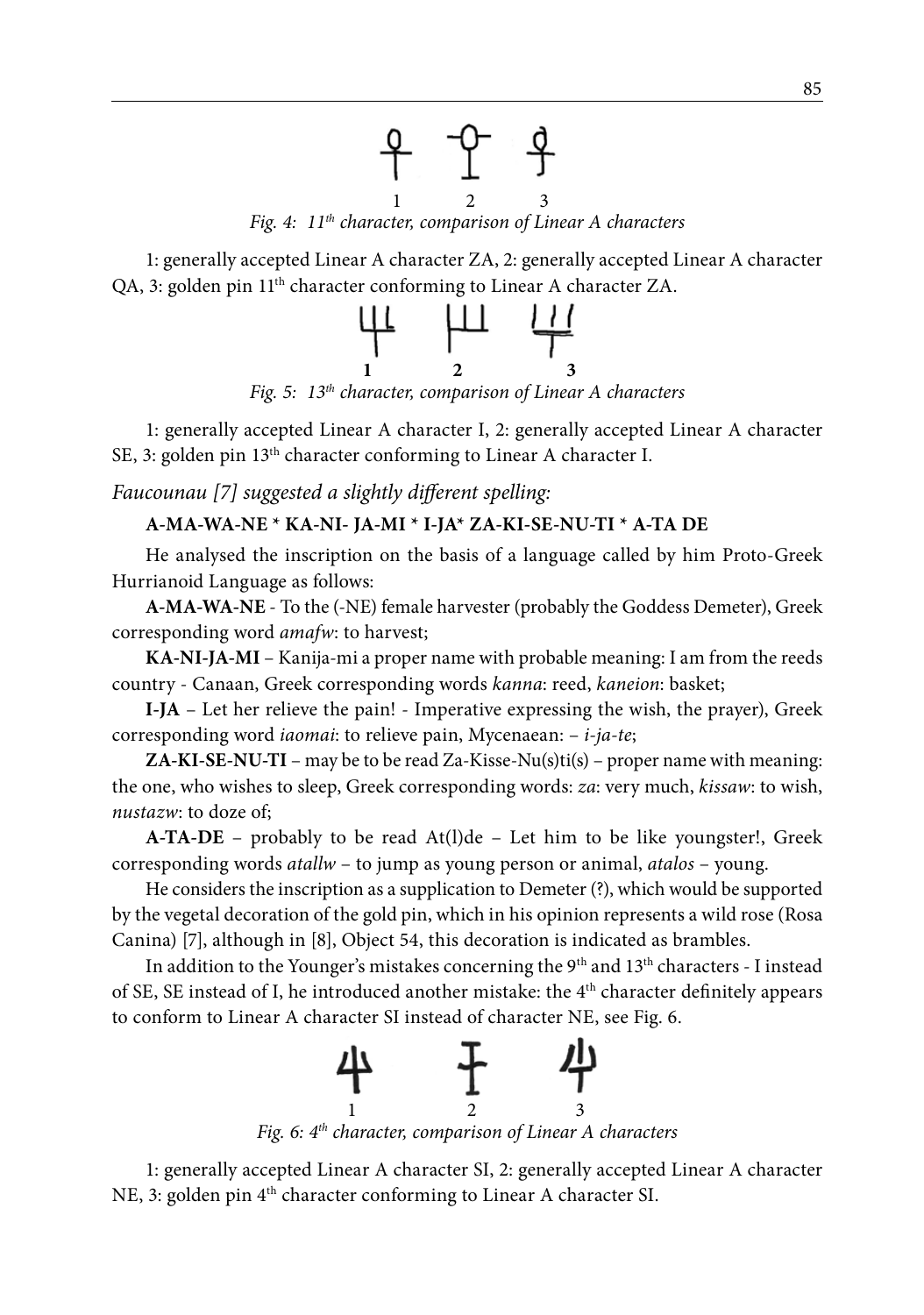Moreover, in the Faucounau's interpretation [7] some explanations are missing. If the so called Proto-Greek Hurrianoid Language was a Greek or Mycenaean language, its use for translating the inscription would be inappropriate. In fact, according to [9], p. 1, the oldest Cretan toponyms: Knossus, Tulissos and Aminisos, cannot be explained with the help of the Greek language. This would support the generally accepted fact set out in [10], p. 269, that Greeks or Mycenaeans came to Crete around 1450 BC, about 250 years later than the date of the inscription.

If this Proto-Greek Hurrianoid Language was a Proto-Ionians language, he himself observes [4], pp. 81-83 that the Proto-Ionians had different port of call »ports de relaches*«* during the Ancient Minoan I and II (2700-2200BC) but they never established real colonies in Crete, contenting themselves with storehouses »comptoirs*«* allowing them to commerce with local kings. Thus, although not impossible, the use of such a Proto-Greek Hurrianoid Language for writing inscriptions in Crete at the date of the inscription appears very improbable.

If such a Proto-Greek Hurrianoid Language was the language spoken by a sort of Proto-Greek community present in the multi-ethnic society of Crete in the second millennium BC, it would be attested, at least at the moment, only by this inscription, giving the doubt about the real existence of said Proto-Greek Hurrianoid Language.

#### *Hicks*

A further attempt of translating the inscription is offered by Hicks [11]. She accepts the spelling of Younger [5].

#### **A-ma-wa-si ka-ni-ja-mi i-ja qa-ki-se-nu-ti a-ta-de**

She provides the following translation:

For the Harvester I kill (kaino, in Greek) here / [the pin] will stick into (pegnumi, Greek) this (ata with allative –de).

She adds that: »This pin was most certainly used during the ceremony of an animal sacrifice. It is interesting to note in connection with the Harvest-goddess that two axes (AR Zf1 and AR Zf2 are inscribed I-da ma-te – mother Ida, the earliest form of Demeter*«*.

However, because the spelling she proposes corresponds to that of Younger [5], the above objections about the reading of  $9<sup>th</sup>$ ,  $11<sup>th</sup>$  and  $13<sup>th</sup>$  characters of the inscription still apply. Hick's suggestion that the Greek verb pegnumi – to stick at, corresponds to the Linear A word *qa-ki-se-nu-ti* seems not possible. Indeed Linear A syllable QA could evolve into PA (qasireu = parireu – basileus), but in this case *qa-ki-se-nu-ti* would evolve, probably, into pa-gi-se-nu-ti → pa**gs**enti, which would corresponds to verbal form of 3 pers. pl. (because of the ending enti), not to the verbal form of the 1<sup>st</sup>. pers. sing. Also the combination GS in pa**gs**enti is alien to the Greek language. So neither Hick's reading, nor her interpretation can be accepted as even probable.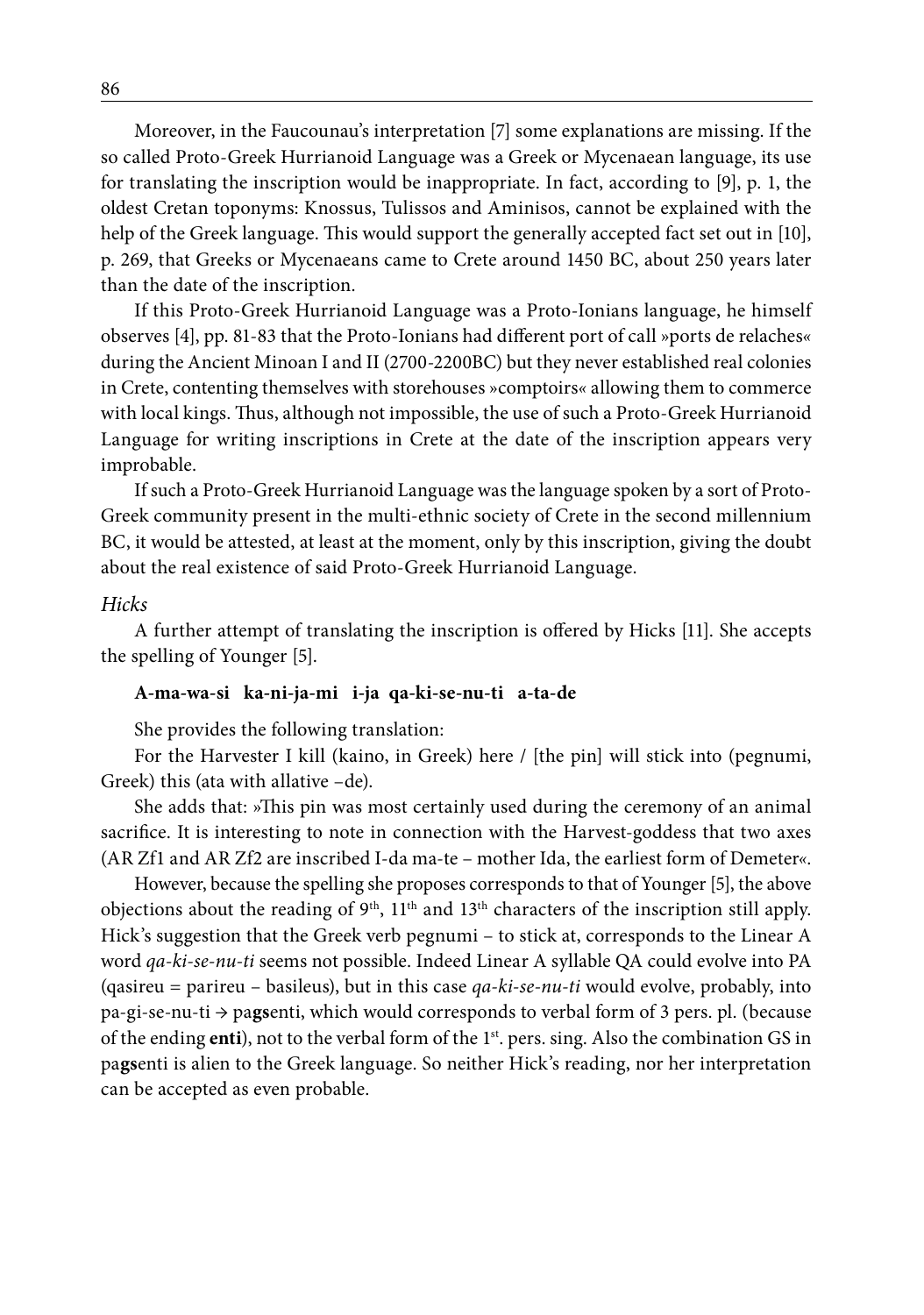### New spelling and translation

Our reading of the inscription, on the basis of the above observations, is only slightly different from that of Younger [5] and Faucounau [7].

#### **A-MA-WA-SI \* KA-NI-JA-MI \* SE-JA \* ZA-KI-I-NU-TI \* A-TA-DE**

But our translation is rather different: Amawasi to the priestesses (women) this offering gave. In a loose translation can be rendered as: Amawasi gave to the priestesses this pin as an offering.

**A-MA-WA-SI -** personal name, subject, with meaning: strong one. Best match offers the Avestanic word *amava* – strength. But on the other hand Avestan does not have any etymology for this word, there is no root MAV in any word covering the concept of power. But Avestan word **MAZ**DA means *mighty*, so we can assume that the Minoan word A**MAW**ASI corresponds to Proto Indo-European word MAG – mighty, variants of which we can find in Sanskrit **MAH**A - great, Latin **MAG**NUS - great, Gaulish **MAG**ALO - ruler, chief, Germanic **MACH**T - power and Slavic **MOSH**T - power, **MOG**U- I am able and also Old Bulgarian word **MAГ**OTЪ - ruler.

Apparently in the Minoan Slavic language G and W/V were interchangeable. That peculiarity is typical also for the Thraco-Pelasgian language as can be seen from the personal names **G**aidrus – bright one, and **V**aidra (Faidra) – bright one. There are proofs that Thraco-Pelasgians were present in ancient Crete. Thracian personal names were documented on Linear A tablets [12]; Pelasgians were mentioned as ancient Cretan inhabitants [13]. Archaeologically Thraco-Pelasgian migration is attested by the spread of the so called band pottery [14].

**KA-NI-JA-MI** – female noun, plural, in Dative case with meaning *to the women*. **Kanijam**(i) corresponds to the Dative case plural of Old Church Slavonic female noun ЖЕНАМЪ – to the women. However, here the word *women* should be used in the sense of virgins, priestesses. In fact, on Cretan seals, sculptures and rings often are depicted goddesses and priestesses [15], Figs. 76, 79.

Avestanic again has a good match in the word **kanya** – virgin*,* related to Sanskrit **kanya**  – virgin, **kaninasa** – young one; Hittite **han**tesiya – front, begin; Latin re**cen**s – new, fresh; Celtic (Welsh) **cyn**ta – begin, **cyn**taf – initial. Slavic languages have the corresponding root KAN, KON which we find in the Russian words на**кан**уне – eve, begin, and O. Ch. Sl. - **КОНЪ** – begin, ИС**КОН**ЕНЪ - initial, first, **КЪН**ЬЗЪ – prince, first one.

The meaning of Minoan word KANIJA - virgin was thus probably derived from the concepts **–** *first, firstling, initial, young, fresh, bright.*

**SE-JA** – demonstrative pronoun – this one, corresponding to O. Ch. Sl. СЬ, se *–* this one, here indicating the pin*.*

**ZA-KI-I-NU-TI** – substantive best matched by the Russ. verb *закинуть* **-** to throw, to cast, to sacrifice, to offer, i.e. something to sacrifice, something to offer, i.e. offering. Other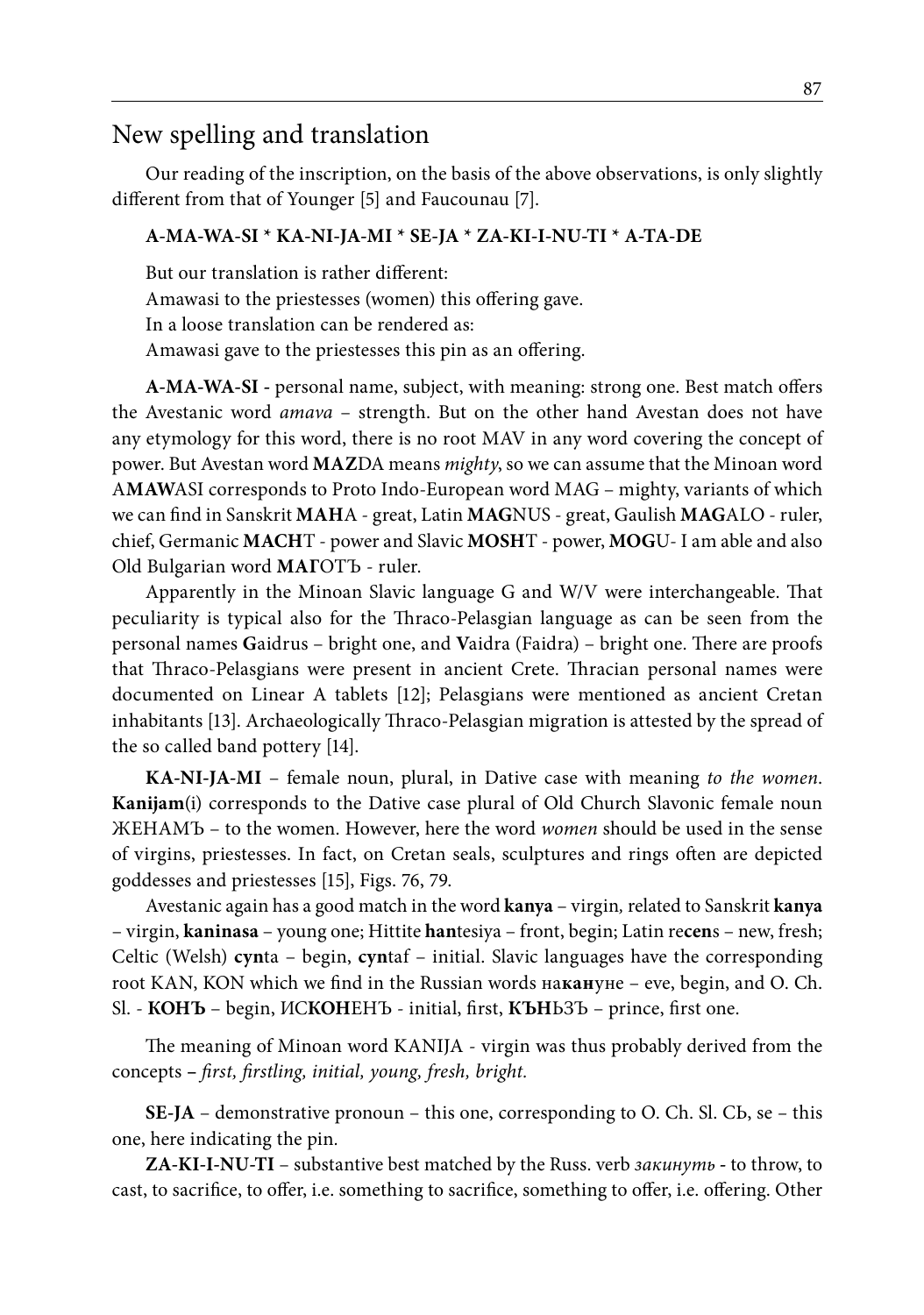matches: Ukrainian **кин**ути – to throw; Polish **kid**ac – to throw; Slovene **skid**aj se! – go away! Serbian скинути – to throw off; Wendish za**kito**vanje – defence; Old Blg. кина – I tear.

Note that in the Slavic languages, normally, the substantives do not differ much from the corresponding verbs, for example: Russ. видеть - to see, вид - appearance, vision, aspect; Russ. делать - to do, дело = work, activity, affaire; Blg. opa – I plough, opaлo plough; Blg. даря - I make a gift, дар – gift; Slove. briti – to shave, britva – razor; Slove. varati – to cheat, varalec – cheater; Serb. болети – to pain, бол – pain; Serb. речи– to say, talk, tell, реч – speech, talk.

Thus, probably the original ZAKIINUTI was read as ZAKIINUT, but because Linear A was a syllabic script and there was no character for T alone, than TI was used instead. The double I in ZAKIINUTI could be an indication that this word is not the verbal form but rather its corresponding substantive, or it could simply mark the presence of the accent in the same position, i.e. on the и, as in *закинуть.*

**A-TA-DE** – corresponds to the Aorist tense, 3<sup>rd</sup> pers. sing. of generally Slavic verb dati - to give. ОТДАДЕ is its Blg. variant, which means definitive alienation, definitive separation. **ATADE** has parallel variants in the Blg. Dialectal: атдаде gave Rodopi Dial., утдаде gave Plovdiv Dial., удади gave Karlovo Dial.

The reason for which both the Minoan Slavic words AMAWASI and KANIJA have close matches with the Avestan words AMAVA and KANYA does not appear to be determined by the influence of a possible Avestan community in the multi-ethnic society of Crete in the second millennium BC, the presence of which is not attested at all, but rather to the fact that the Minoan Slavic language, like Avestan, preserved Indo-Europeans words closest to their original form. We wish to add also that the further we go back in time, the larger is the amount of similar and even identical words between Slavic and Avestanic:

Av. KADA-when  $=$  O.Ch.Sl. KA $\rm I$ A – when

Av. TA – this one = O. Ch. Sl. TA – this one

Av.  $DVA - two = O-Ch.$  Sl.  $\text{IIBA} - two$ 

Av. KAYA – who (fem. sing) = Blg. KOЯ – who (fem. sing.)

However, the good matches of the Minoan Slavic words ZA-KI-I-NU-TI and A-TA-DE with corresponding words in Slavic languages reinforce our opinion about the presence in Crete in the second millennium BC of a Minoan Slavic community of probably Thraco-Pelasgians origin. The same identity between Slavs and Thracians is well documented in the works of Simokates [16], and the biography of St. Theodosius [17], where the Thracian tribe Bessi (Vessi) were called Slavs.

### Conclusion

Because all the words from the inscription have Slavic etymology and we can detect Slavic grammatical peculiarities (Dative plural, demonstrative pronouns, verbal noun) it will not be exaggeration to say that this Linear A inscription was made by person(s), who belonged to Slavic ethnos.